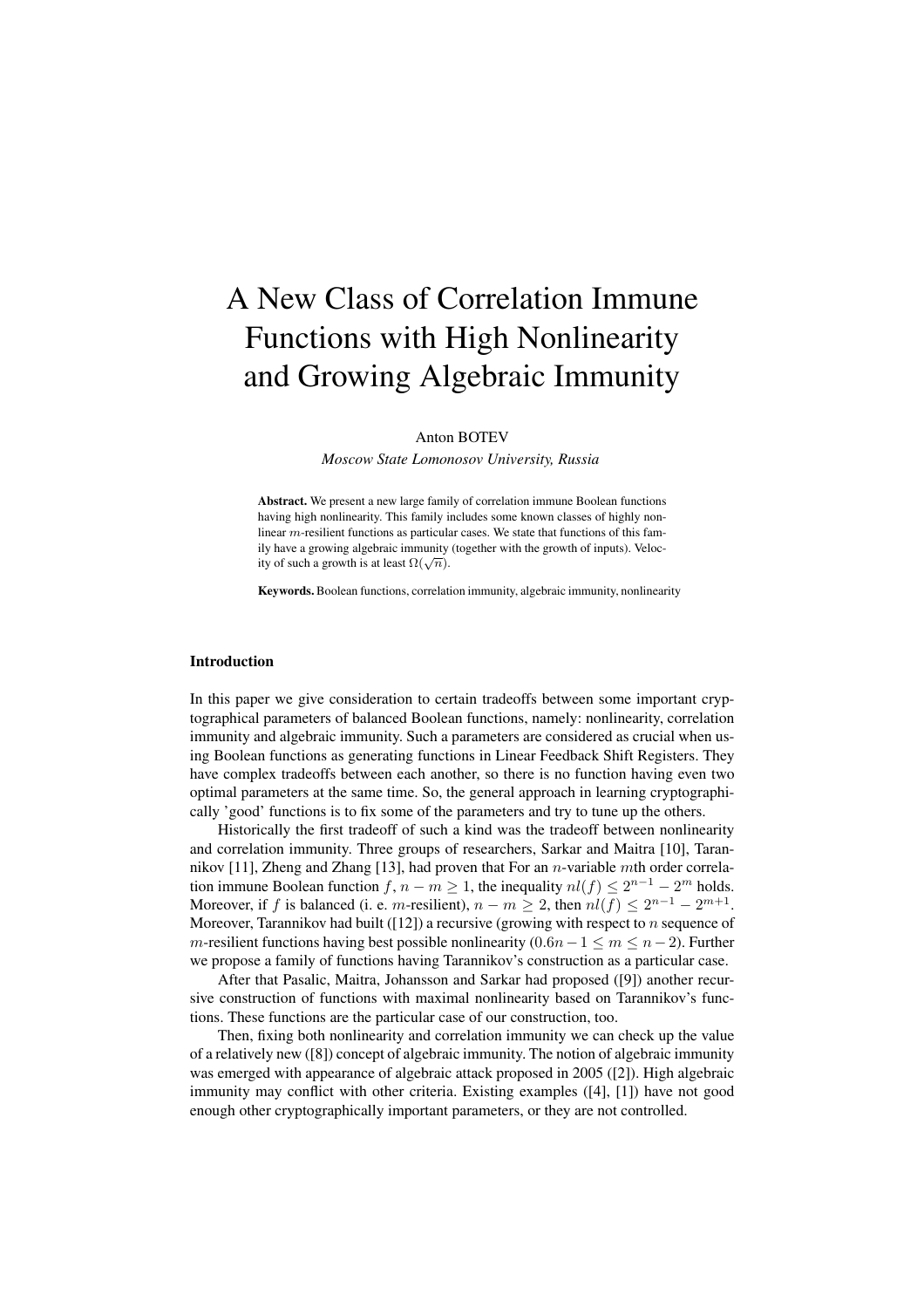It turned out, however, that for a new family of Boolean functions the value of algebraic immunity is growing together with the growth of inputs  $n$  (and, accordingly, of georald immunity is growing together with the growth of inputs  $n$  (and, according nonlinearity and of correlation immunity), with velocity not less than  $\Omega(\sqrt{n})$ .

#### 1. Basic Definitions and Background

We consider the binary vector space of  $n$ -variable Boolean functions, i.e. the space of functions from  $F_2^n$  to  $F_2$ . Every Boolean function can be written in an unique way as an *n*-variable polynomial over  $F_2^n$  where the degree of each variable is at most 1 using Algebraic Normal Form (ANF):

$$
f(x_1,...,x_n) = \bigoplus_{a_1,...,a_n \in F_2^n} g(a_1,...,a_n) x_1^{a_1} \cdots x_n^{a_n},
$$

where g is also function over  $F_2^n$ . Algebraic degree of  $f$  ( $deg f$  is the number of variables in the longest component of ANF. Function is said to be Affine iff  $\deg f \leq 1$ . Weight of Boolean function f (or  $wt(f)$ ) is a number of vectors x over  $F_2^n$  such that  $f(x) = 1$ . Distance between functions f and g is a weight of  $f \oplus g$ . Function f is said to be balanced if  $wt(f) = wt(f \oplus 1) = 2^{n-1}$ .

Nonlinearity of  $f$  is a minimal distance between  $f$  and a set of all the affine functions.

Boolean function  $f$  is said to be correlation immune of order  $m$  if output and every  $m$  inputs of  $f$  are statistically independent. If in addition  $f$  is balanced then it is said to be m-resilient. Correlation immunity of f is the maximal value of m holding m-immunity of  $f$ .

Finally, algebraic immunity of  $f$  is the minimal degree of nontrivial annihilator either of f or of  $f + 1$ , i.e. the minimal degree of a function g such that either  $f \cdot g = 0$  or  $(f + 1) \cdot q = 0$ .

# *1.1. Known Tradeoffs between Cryptographically Significant Properties*

## *1.1.1. Correlation Immunity vs Nonlinearity*

#### *Sarkar, Maitra* [10], *Tarannikov* [11], *Zheng, Zhang* [13], 2000:

For an *n*-variable mth order correlation immune Boolean function  $f, n - m \geq 1$ , the inequality  $nl(f) \leq 2^{n-1} - 2^m$  holds. Moreover, if f is balanced (i. e. m-resilient),  $n - m \geq 2$ , then  $nl(f) \leq 2^{n-1} - 2^{m+1}$ .

*Tarannikov, Fyodorova,* 2000 [6]:

Constructions of *n*-variable *m*-resilient Boolean functions with the maximum possible nonlinearity  $2^{n-1} - 2^{m+1}$  for  $m \ge 0.5902...n(1 + o(1))$ .

# *1.1.2. Correlation Immunity vs Algebraic Immunity*

No certain tradeoffs so far.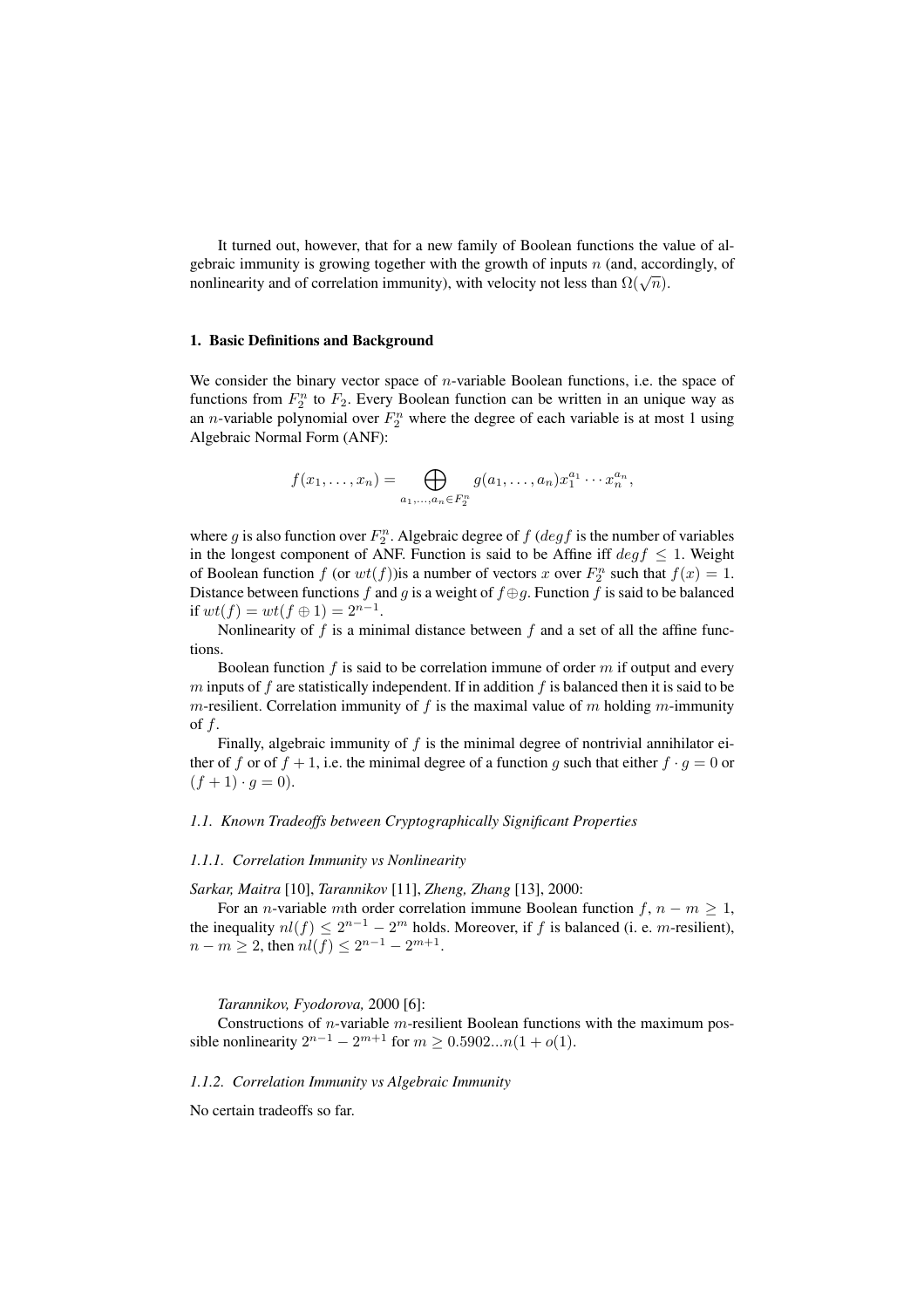# *1.1.3. Nonlinearity vs Algebraic Immunity*

*Dalai, Gupta, Maitra,* 2004 [3]:

$$
nl(f) \ge \sum_{i=0}^{AI(f)-2} \binom{n}{i}.
$$

*Lobanov,* 2005 [7]:

$$
nl(f) \ge 2^{n-1} - \sum_{i=AI(f)-1}^{n-AI(f)} \binom{n-1}{i} = 2 \sum_{i=0}^{AI(f)-2} \binom{n-1}{i}.
$$

Lobanov's bound is tight for all possible pairs of n and  $AI(f)$ .

## *1.2. Other known results*

*Courtois, Meier,* 2003 [2]: For any Boolean function f of n variables  $AI(f) \leq$  $\left\lceil \frac{n}{2} \right\rceil$ ¨ .

*Didier,* 2006 [5]: "Almost all" balanced Boolean functions  $f$  of  $n$  variables have algebraic immunity approximately  $n/2$ .

## *1.3. Constructions of Functions with High Immunity*

Here we give examples of functions having high correlation immunity or high algebraic immunity. Note that there is no construction having both good algebraic immunity and good correlation immunity so far.

## *1.3.1. Algebraic Immunity*

*Dalai, Gupta, Maitra,* 2005 [4]:

*u*, *Gupta*, *Mattra*, 2005 [4]:<br>Functions with maximum possible algebraic immunity  $\lceil \frac{n}{2} \rceil$ ¨ — recursive and direct constructions.

Nonlinearity is not quite good, however, most of other cryptographically important parameters are not controlled.

*Braeken, Preenel,* 2005 [1]: Algebraic immunity of some classes of symmetric functions.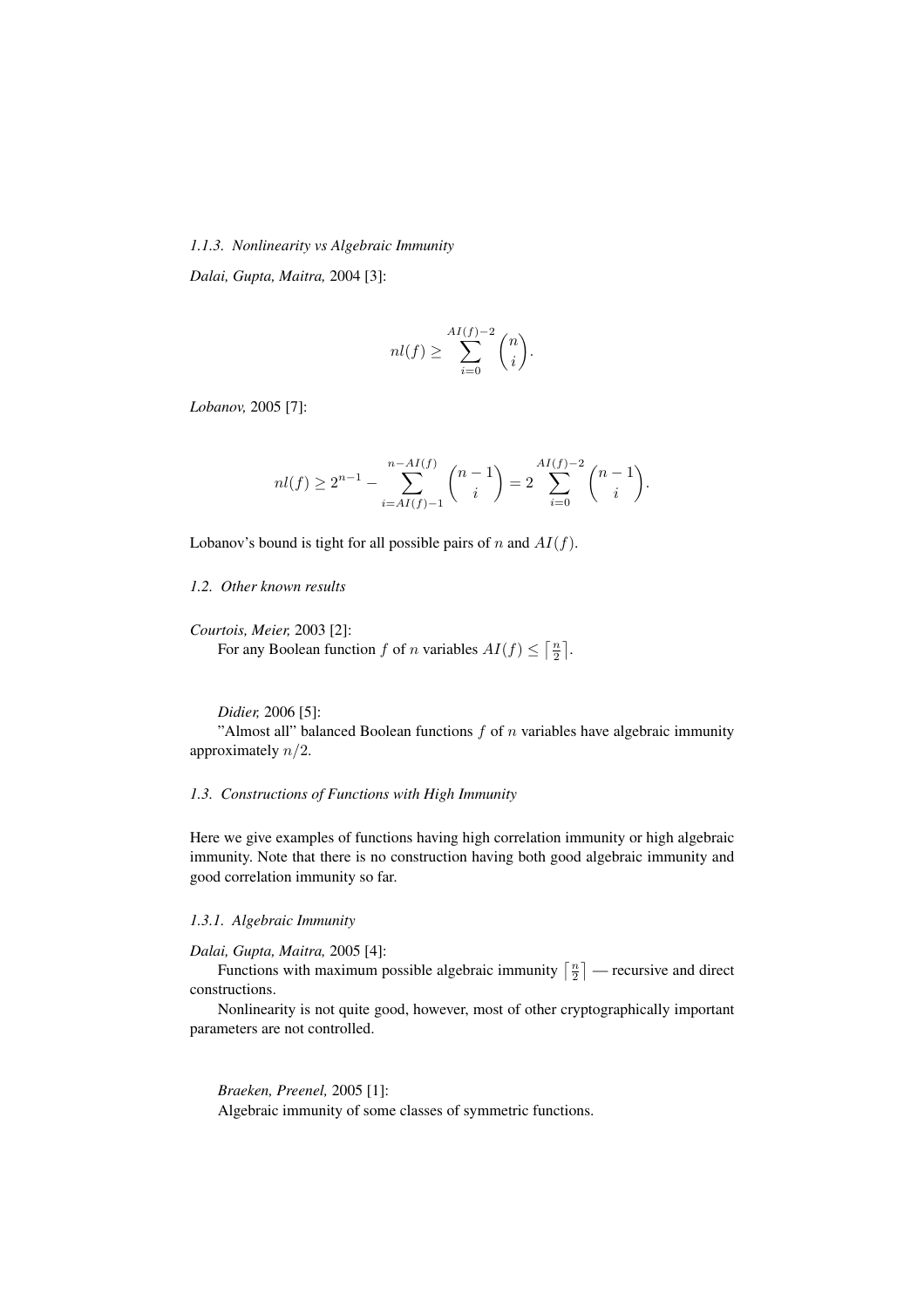# *1.3.2. Correlation Immunity — Tarannikov's Construction [12]*

Let  $f_{n,1} \in F_2^n$  be *m*-resilient function and  $f_{n+1,2} \in F_2^{n+1}$  be  $(m+1)$ -resilient function  $(m \le n-2)$ , and nl $(f_{n,1}) = 2^{n-1} - 2^{m+1}$ , nl $(f_{n+1,2}) = 2^n - 2^{m+2}$  (both nonlinearities are maximal). Moreover, let  $f_{n+1,2}$  have some cryptographic property (existence of a pair of quasilinear variables).

Then there exist  $f_{n+3,1} \in F_2^{n+3}$  and  $f_{n+4,2} \in F_2^{n+4}$  so that  $f_{n+3,1}$  is  $(m+2)$ resilient and  $f_{n+4,2}$  is  $(m + 3)$ -resilient, and nonlinearities of  $f_{n+3,1}$  and  $f_{n+4,2}$  are maximal, too, and  $f_{n+4,2}$  has a pair of quasilinear variables.

Construction takes place for  $0.6n - 1 \le m \le n - 2$ .

# *1.3.3. Correlation Immunity — Pasalic et al's Construction [9]*

Let  $H^0 \in F_2^n$  be the *initial function* (having some cryptographic property) and  $H^i$  be the ith function (after i iterations). Let  $H^0$  be m-resilient and have a maximal nonlinearity.

Then let  $H^{i'}$  be  $H^{i}$  with  $x_{n+3i}$  having changed to  $x_{n+3i+1} + x_{n+3i+2}$ . Further, let  $F^{i+1}$  be  $H^i + x_{n+3i+1} + x_{n+3i+2}$  and let  $G^{i+1}$  be  $H^{i'} + x_{n+3i} + x_{n+3i+2}$ .

Then  $H^{i+1}$  is the concatenation of  $F^{i+1}$  and  $G^{i+1}$ . Moreover,  $H^{i+1}$  is  $(m+2i)$ resilient and have a maximal possible nonlinearity, and  $H^{i+1}$  has the same needed cryptographic property what has  $H^0$ .

#### 2. Generalization of Tarannikov and Pasalic *et al*'s Constructions

Here we present a generalization of known recursive constructions of functions with maximal nonlinearity and announce that this generalization has maximal nonlinearity maximal nonlinearity and announce that this generalization has maximated and that this construction provides nonlinearity at least  $\Omega(\sqrt{n})$ .

#### *2.1. Constructing*

Let  $0.6n - 1 \le m \le n - 2$ . Let  $f_{n,0}$  and  $f_{n,1}$  are m-resilient Boolean functions on  $F_2$ <sup>n</sup> having maximal nonlinearities  $2^{n-1} - 2^{m+1}$  both. Let they have a pair of variables (linear for  $f_{n,0}$  and quasilinear for  $f_{n,1}$ ; definition of quasilinearity one can find in [12]).

Then  $f_{n+3,0}$  and  $f_{n+3,1}$  are  $m+2$ -resilient Boolean functions on  $F_2^{n+3}$  having maximal nonlinearities  $2^{n+2} - 2^{m+3}$  both. Moreover, they have a pair of variables which linear for  $f_{n+3,0}$  and quasilinear for  $f_{n+3,1}$ . These functions are definited as follows:

 $f_{n+3,0} = x_{n+1}(f_{n,0} + f_{n,1}) + \sigma_{n,0} + x_{n+2} + x_{n+3} + h_{n,0}$  $f_{n+3,1} = x_{n+1} + x_{n+2}(f_{n,0} + f_{n,1} + \sigma_{n,1}) + x_{n+3}(f_{n,0} + f_{n,1} + \sigma_{n,1} + 1) + h_{n,1},$ 

where 
$$
h_{n,0}, h_{n,1} \in \{f_{n,0}, f_{n,1}, 1 + f_{n,0}, 1 + f_{n,1}\}
$$
 and  $\sigma_{n,0}, \sigma_{n,1} \in \{0, 1\}$ .

Constructions of Tarannikov and of Pasalic *et al* are the particular cases of this construction. Particular values of  $h_{n,0}, h_{n,1}, \sigma_{n,0}, \sigma_{n,1}$  are as follows: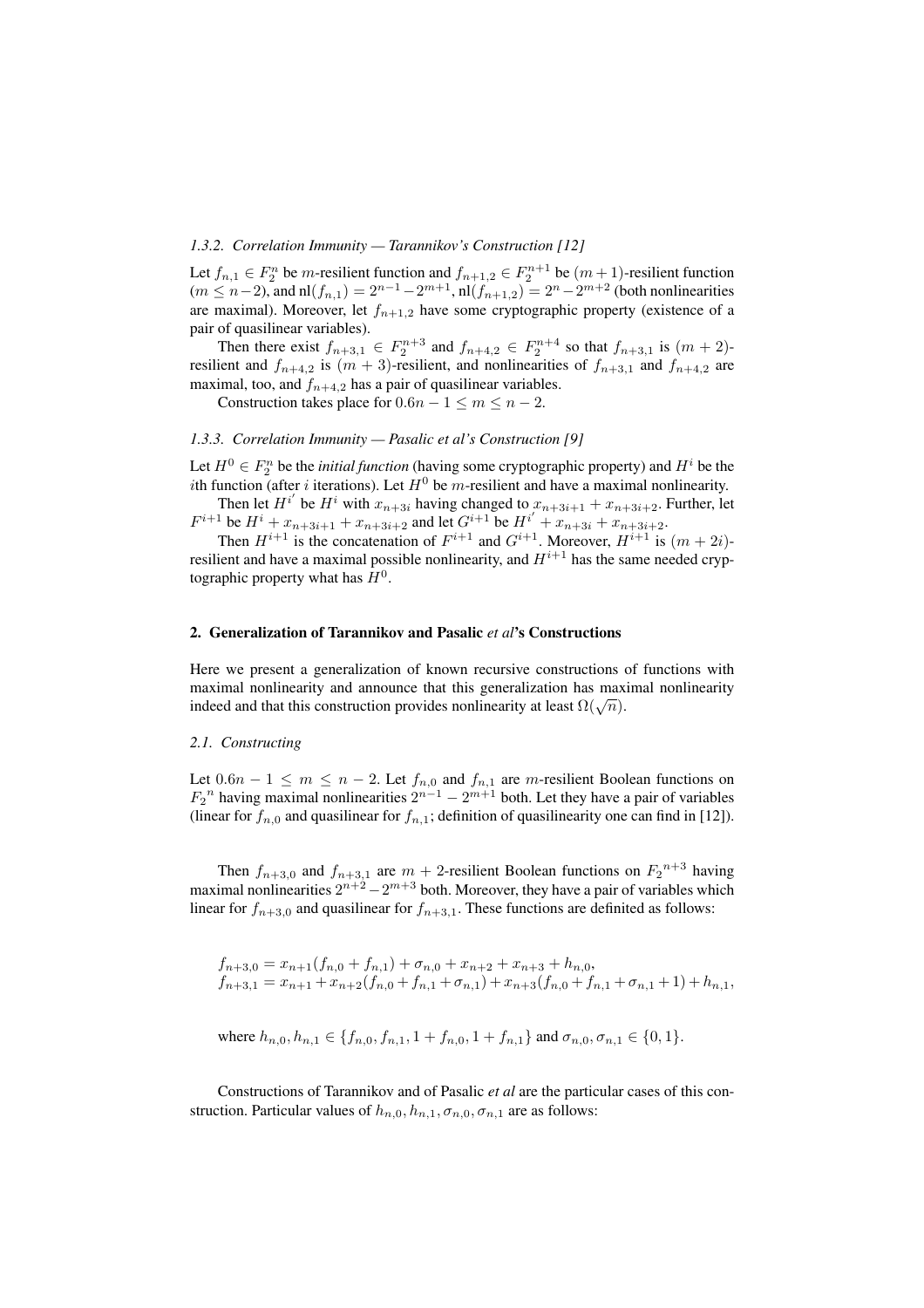• Tarannikov's construction:

 $h_{n,0} = f_{n,1}$  $h_{n,1} = f_{n,1},$  $\sigma_{n,0} = 0$ ,

$$
\sigma_{n,1} = 1.
$$

• Pasalic *et al'*s construction:  $h_{n,0} = f_{n,0}$ 

$$
h_{n,1} = f_{n,0},
$$

 $\sigma_{n,0} = 1,$  $\sigma_{n,1}=1$ 

It's easy to see that the number of possible functions after *i*th iteration is  $64^i$ .

#### *2.2. Nonlinearity and Algebraic immunity*

Here we announce some properties of given construction. The next theorem shows that functions obtained from the construction have a maximal possible nonlinearity:

**Theorem.** Let  $f^{(i)}$  be an m-resilient Boolean function obtained from  $f_{n,0}$  and  $f_{n,1}$ *after i iterations. Then*  $\text{nl}(f^{(i)}) = 2^{n-1} - 2^{m+1}$ *.* 

The next theorem states that an algebraic immunity of functions are growing with The next theorem states that<br>the velocity not less than  $\Omega(\sqrt{n})$ .

**Theorem.** Let  $f_{n,0}$  and  $f_{n,1}$  be initial functions of construction, and  $k =$  $\max\{AI(f_{n,0}, AI(f_{n,1})\}$ . Then after at most *i* iterations  $f_{n,0}^{(i)}$  and  $f_{n,1}^{(i)}$  have algebraic *immunities strictly greater than* k*.*

Corollary. *This recursive construction provides Algebraic immunity at least*  $\frac{C_{01}}{\Omega(\sqrt{n})}$ .

# Conclusion

Thus, wide class of recursive m-resilient  $(0.6n - 1 \le m \le n - 2)$  functions is obtained. Functions from this class have the best possible tradeoff between correlation immunity and nonlinearity and growing algebraic immunity.

#### References

- [1] Braeken A., Preneel B., On the algebraic immunity of symmetric Boolean functions, Paper 2005/245 in http://eprint.iacr.org/.
- [2] Courtois N., Meier W., Algebraic attacks on stream ciphers with linear feedback, Advanced in Cryptology: Eurocrypt 2003, Warsaw, Poland, May 4–8, 2003, Proceedings, Lecture Notes in Computer Science, V. 2656, pp. 345–357, Springer-Verlag, 2003.
- [3] Dalai D.K., Gupta K.C., Maitra S., Results on Algebraic immunity for cryptographically significant Boolean functions, Indocrypt 2004, Lecture Notes in Computer Science, V. 3348, pp. 92–106, Springer-Verlag, 2004.
- [4] Dalai D.K., Gupta K.C., Maitra S., Cryptographically significant Boolean functions: Construction and analysis in terms of algebraic immunity, FSE 2005, Lecture Notes in Computer Science, V. 3557, pp. 98– 111, Springer-Verlag, 2005.